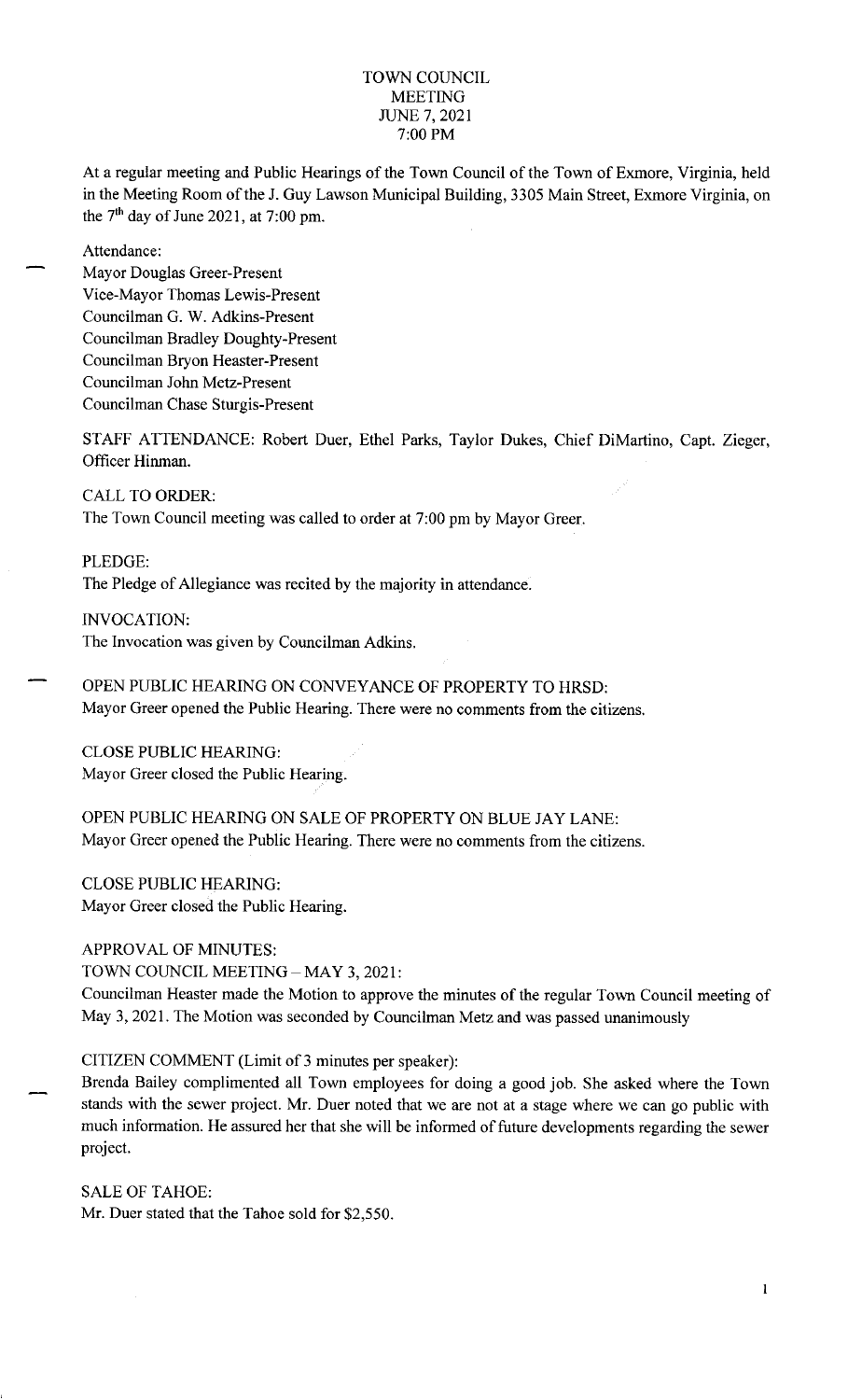### TOWN CLEAN-UP DAY:

Mr. Duer discussed the possibility of having a Town clean-up day. He said that all we can pick up are branches and limbs. He said that he would look into it more and report back

## TOWN MANAGER'S REPORT - MR. DUER:

Mr. Duer noted that Officer Brandon Parks has been with the Town 3 years this month. The moratorium on utility cut-offs remains in effect.

Juneteenth Celebration will be held in the Park on June 19<sup>th</sup>. Mr. Duer noted that a parade will begin at 12:00 and they will start at the old Fresh Pride parking lot and come through Town to the Park.

We had one application turned in, in response to the Public Works ad. They have an interview tomorrow. Mr. Duer stated that there are rumors around Town about the COVID funds that were distributed recently. He said that if a business had 35 or less employees and they applied for the funds, then they received it. The Town has not spent any of the COVID funds on itself. It has all been distributed.

### FINANCIAL REPORT - MR. DUER:

Mr. Duer noted that as of the end of May, the Town has lost over \$42,000 in penalties that have been waived.

MAY FINANCIALS:

Total income for the month of May was \$243,626 and the total expenses were \$26,415 which gives us <sup>a</sup> net income of \$217,211.

#### YTD SUMMARY:

Mr. Duer noted that our year-to-date income is \$2,060,391 and year-to-date expenses are \$1,509,849 for a net income of \$550,542.

NEW BUSINESS:

No new business.

#### OLD BUSINESS:

2021-2022 BUDGET PASSAGE:

Mr. Duer explained that we advertised the upcoming budget and held the Public Hearing. Now it is time to vote on the budget. Councilman Sturgis made the Motion to adopt the FY 2021-2022 budget as presented. The Motion was seconded by Councilman Adkins and was passed unanimously.

## UPDATE ON SEWER PROJECT - MR. DUER & MR. DUKES:

Mr. Duer said that we are moving forward despite the fact that no one is working on the state and federal level.

#### UPDATE ON VDEQ LOAN:

Mr. Duer said that we were approved for the \$10,000,000 loan and received \$3,005,300 in principal forgiveness.

He said that they could possibly break ground on this project in July. He said that the rates are set by HRSD and inflation could potentially raise the rates.

#### UPDATE ON OTHER LOANS:

Mr. Duer noted that he has applied for a loan from the DHCD, USDA and they will reapply with the EDA.

GRINDER PUMP AGREEMENT, SYSTEM PROTECTION MEASURES: No report. -

COMP PLAN UPDATE - MR. DUKES: No report.